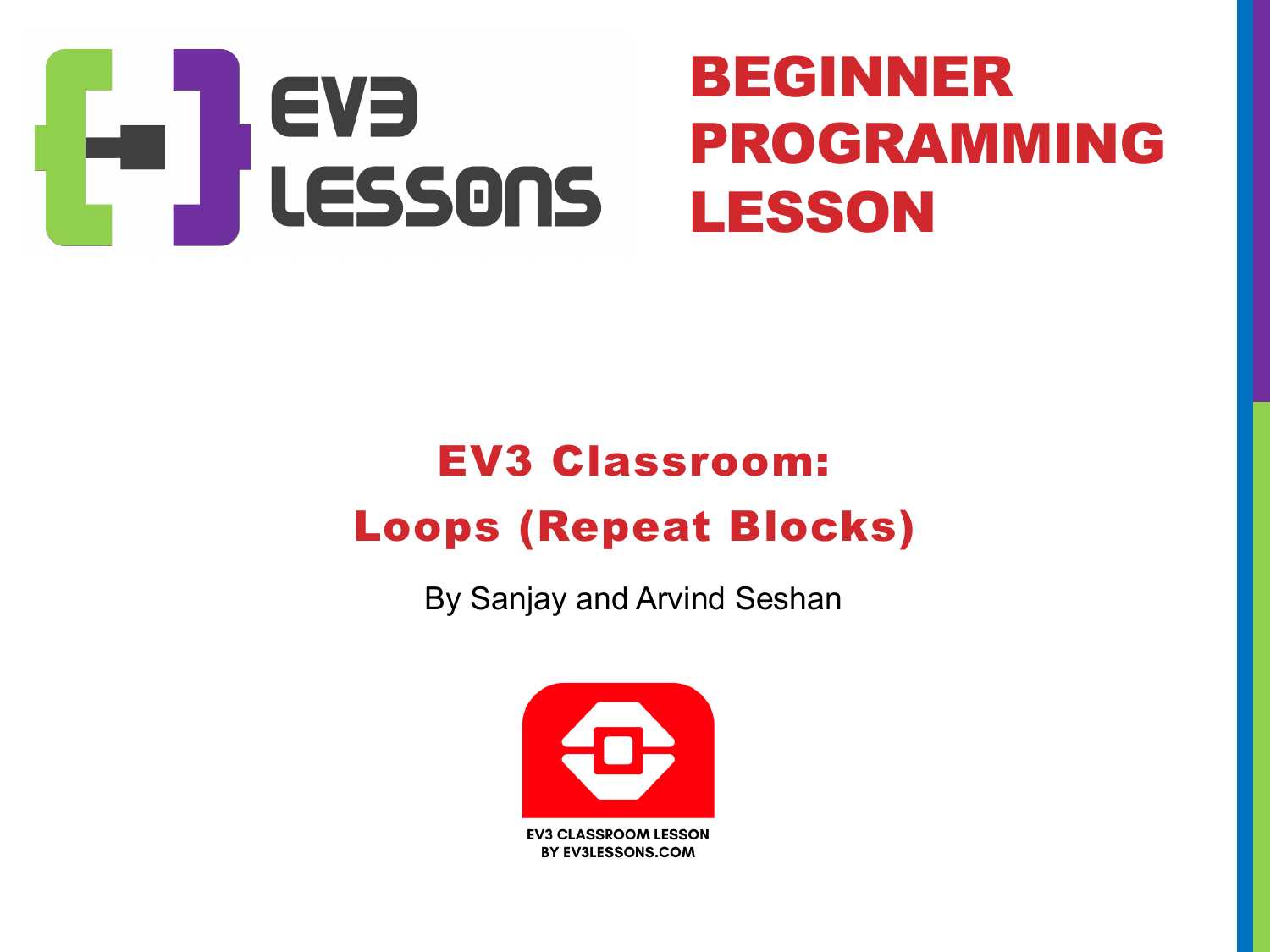### LESSON OBJECTIVES

- **1. Learn how to repeat an action**
- **2. Learn how to use Loop Blocks**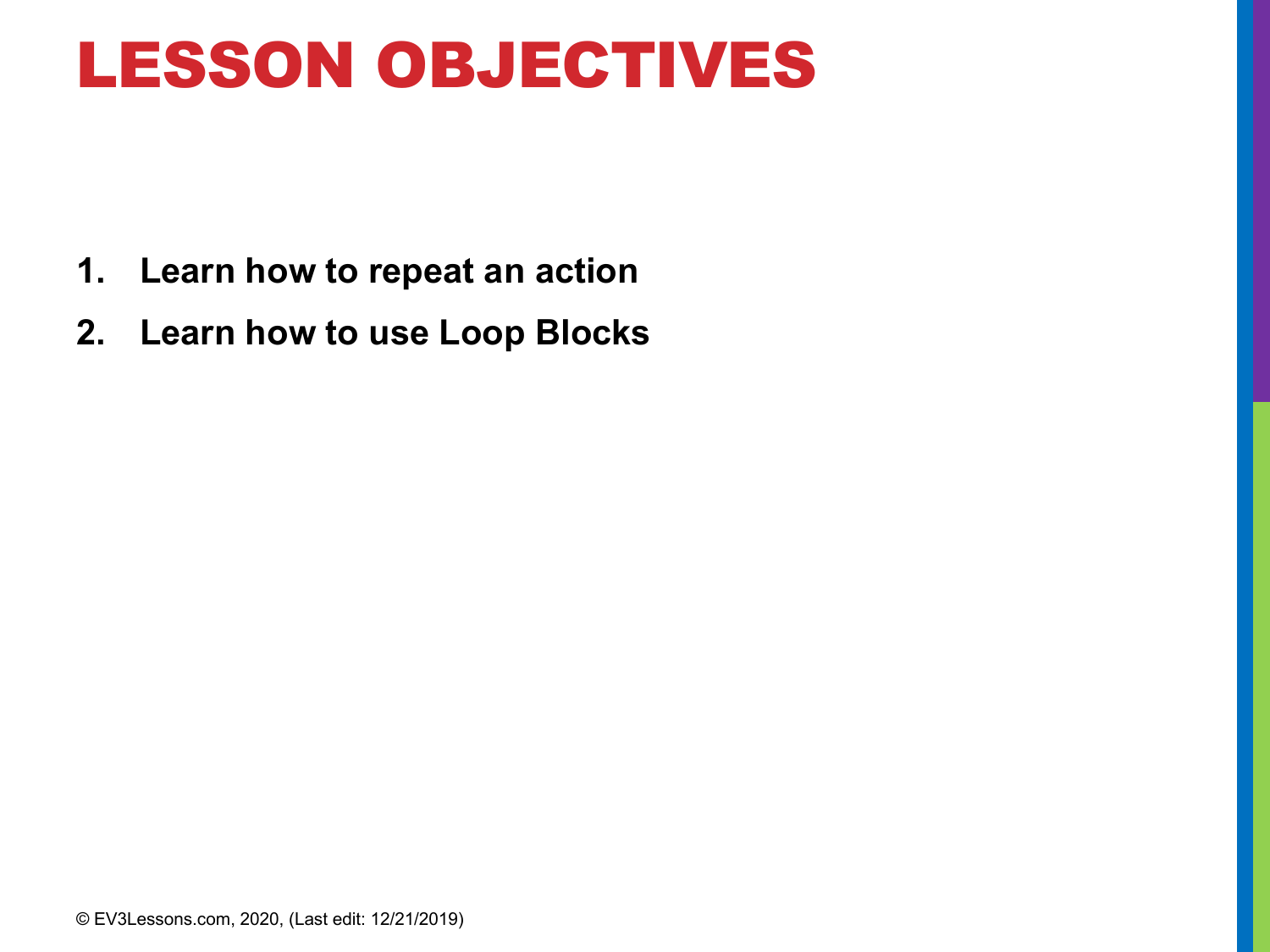## REPEATING AN ACTION

**Let's say we want the robot to repeat an action over and over again.**

**Would you just copy the block multiple times?**

• Sure, that could work!

**What if I want to repeat that block forever?** 

• Now what?

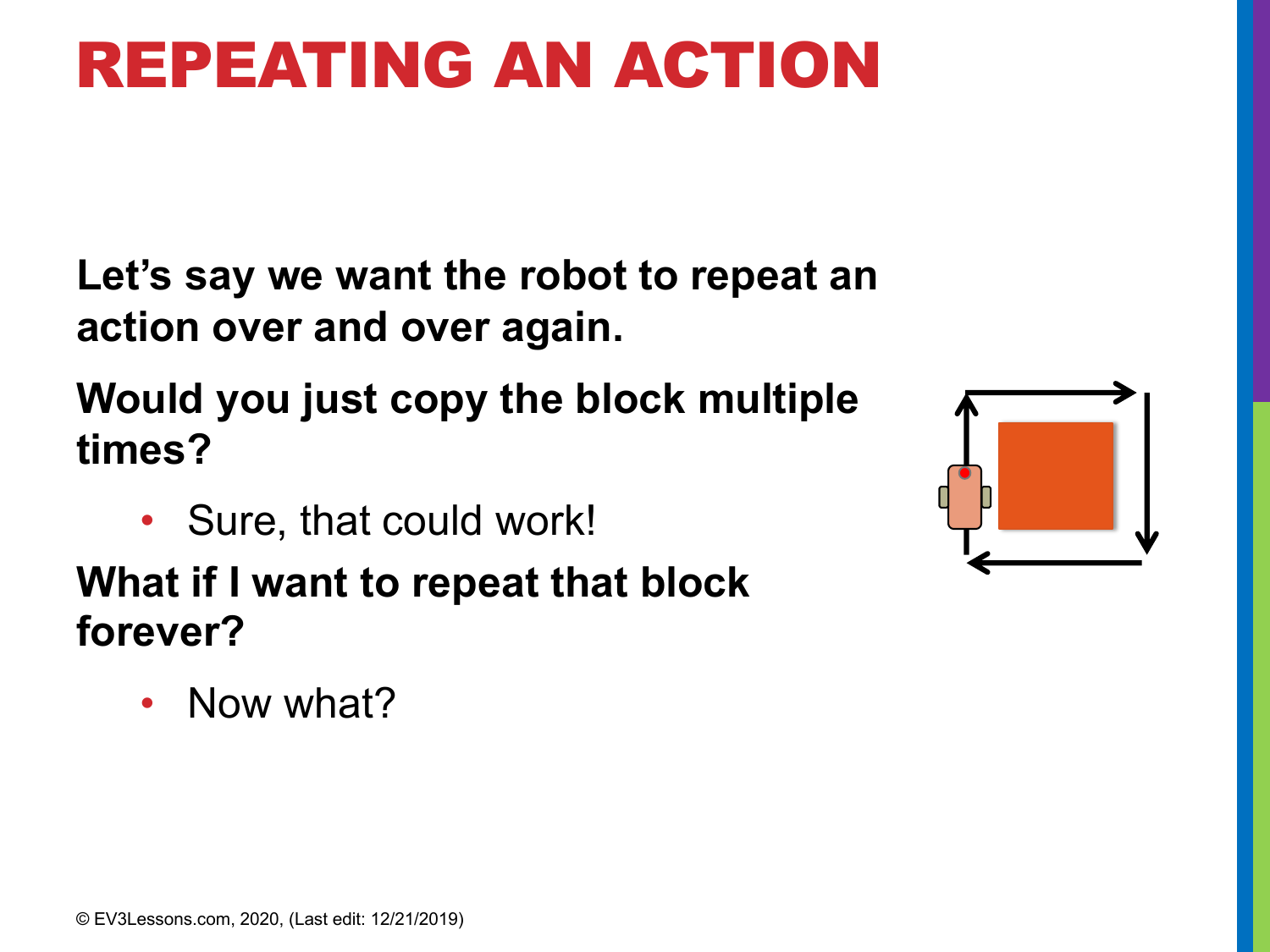#### LOOPS

- **Loops make repeating a task multiple times easy**
- **The added benefit is that a loop can end whenever you want (a specific number of times, run forever, a specific condition, etc.)**
- **Loop blocks can be found in the Control tab**

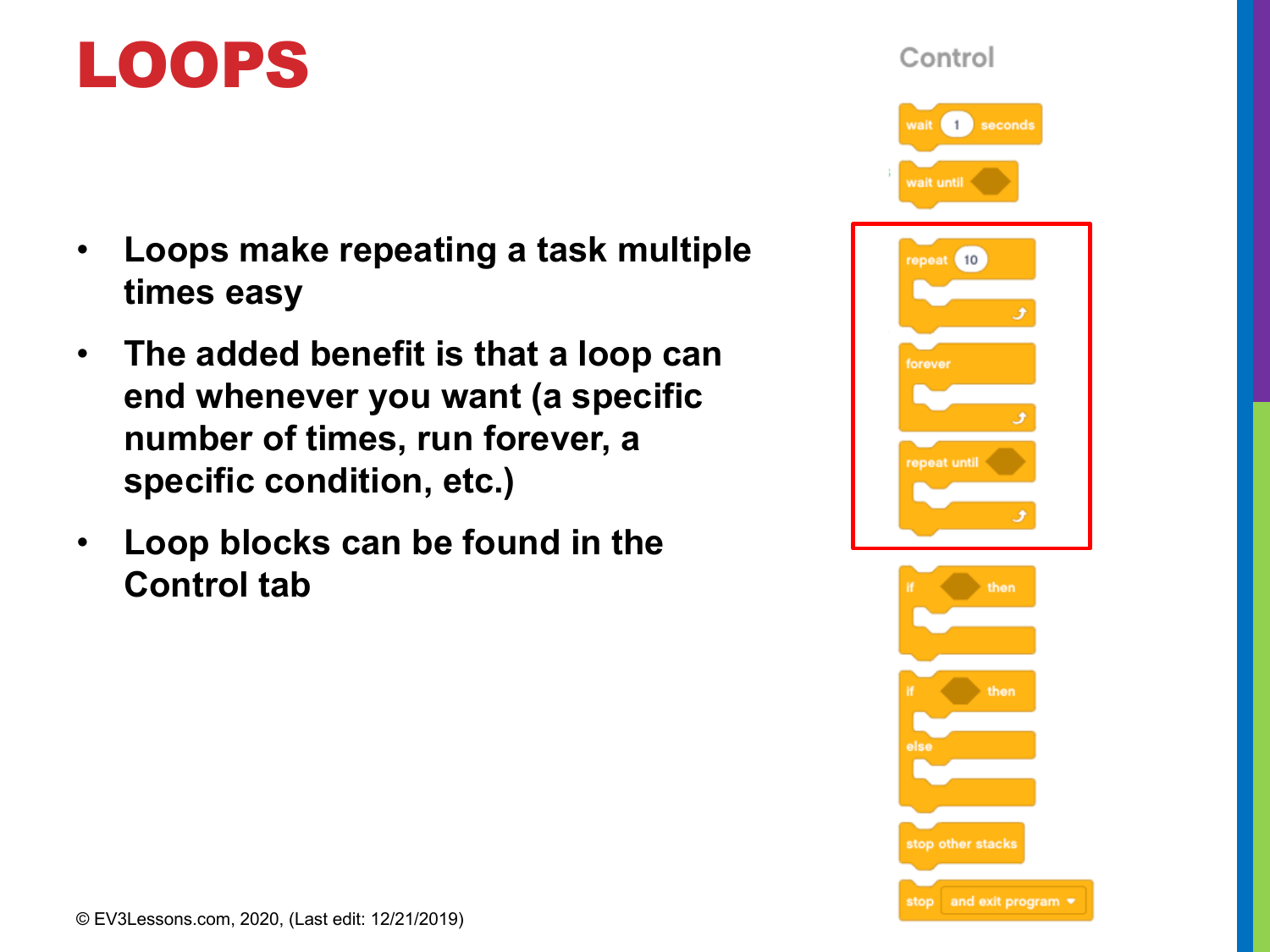## LOOP CHALLENGE

**Challenge: Write a program to go around a box once.**



**The inefficient way is to code it like this:**

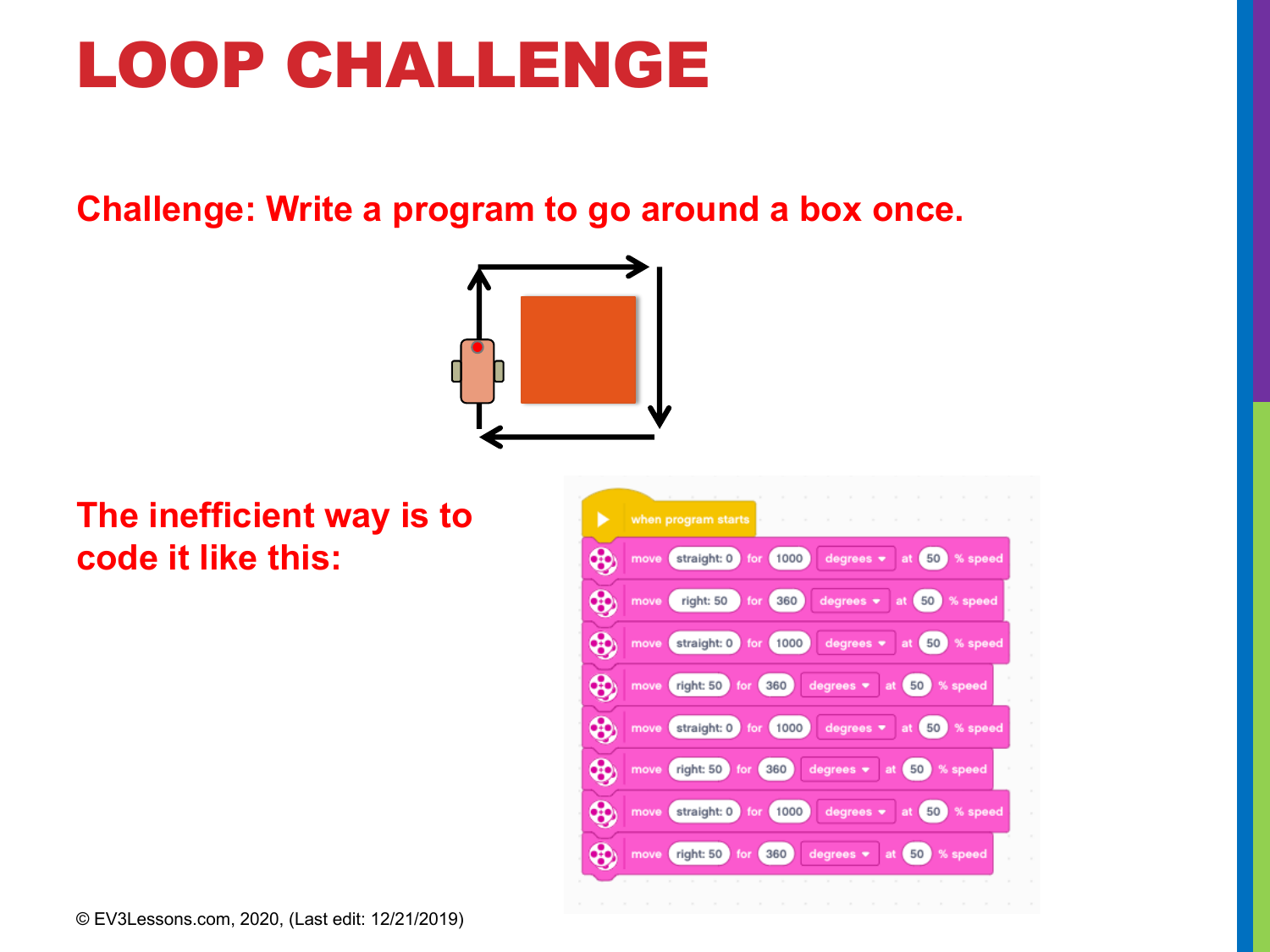# USE A LOOP TO IMPROVE THE CODE